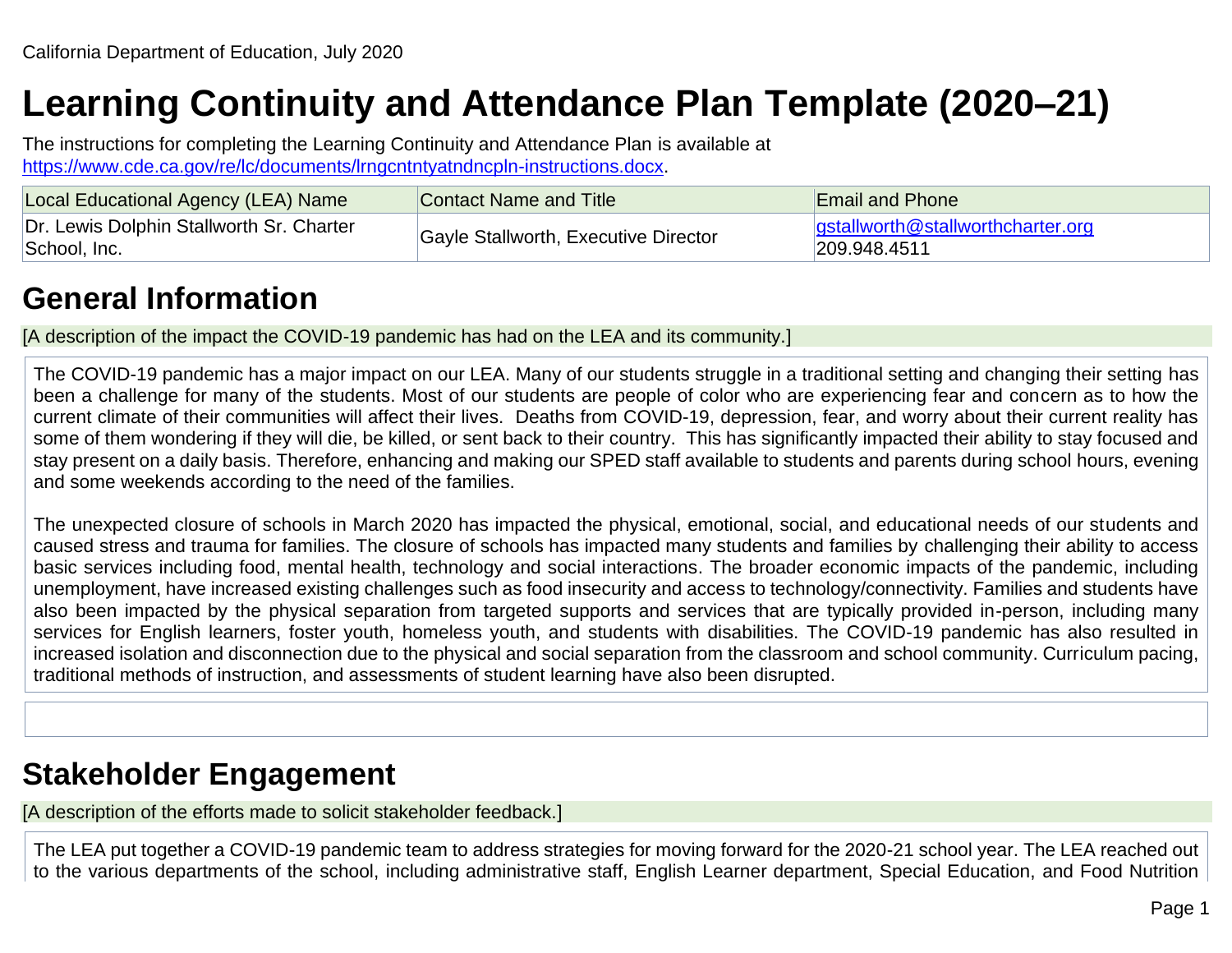department. The various departments met to create a plan that would best provide nutritional, educational, social, and emotional services for our students and their families.

Weekly teacher's meetings between educators, support staff, and administrators allow for the sharing of best practices among colleagues and provide a forum for staff to request specific support and resources to improve their virtual teaching strategies. Teachers are also interacting with students daily and requesting on-going feedback from them on the use of technology, internet-based lessons, and the need for essential mental health services. Teachers bring student feedback and concerns to our weekly staff meetings linking staff students to available resources. The Learning Continuity and Attendance Plan are also discussed at the staff meetings to engage colleagues in a dialogue about the needs of teachers, methods for successfully engaging the distance learner, and methods of ensuring students are provided a continuity of learning regardless of the model of delivery.

To meaningfully engage our students and family partners, daily phone calls and frequent home visits are conducted. A PTO meeting has been scheduled on a month-to-month basis, inclusive of Spanish interpretation to reach out to our families to discuss distance learning, areas of need, and the services provided to students. PTO provide parents a place to offer ideas for improving the school program, needs to be addressed, and recommendations can be shared for educators.

#### [A description of the options provided for remote participation in public meetings and public hearings.]

PTO provided Zoom/IT training with full support for every family enrolled at Stallworth Charter School. When students/parents needed additional help, they could meet face to face at the school using COVID-19 social distancing practices with the correct Personal Protective Equipment (PPE). After they came to the school and still needed additional assistance, qualified staff with PPE practices went to the homes of the students to assist. Virtual meetings were conducted using Zoom with the phone-in options, and postings on the website provided information and updates. Communication with parents included home visits and parents were encouraged to personally call the Principal if they had input or concerns.

All public hearing information will be posted on the facility windows, the school website, a via the school-webcast phone network.

[A summary of the feedback provided by specific stakeholder groups.]

The team collaborated and created several scenarios to provide in-person learning for the students. The COVID-19 pandemic team will:

1) Make sure students/teachers have access to customized hardcopies of learning materials when technology is a challenge.

2) Significantly increase its supportive services by providing more social emotional support to the teaching staff members, student and parents.

3) Have an ongoing review and analysis of potential resources that could support parents more with the new Zoom setup.

4) Provide supportive coaching for distance learning from the school Principal and the IT team.

5) Provided distance learning-specific Professional Development during the month of July to prepare for the 20/21 school year and ongoing professional development throughout the school year.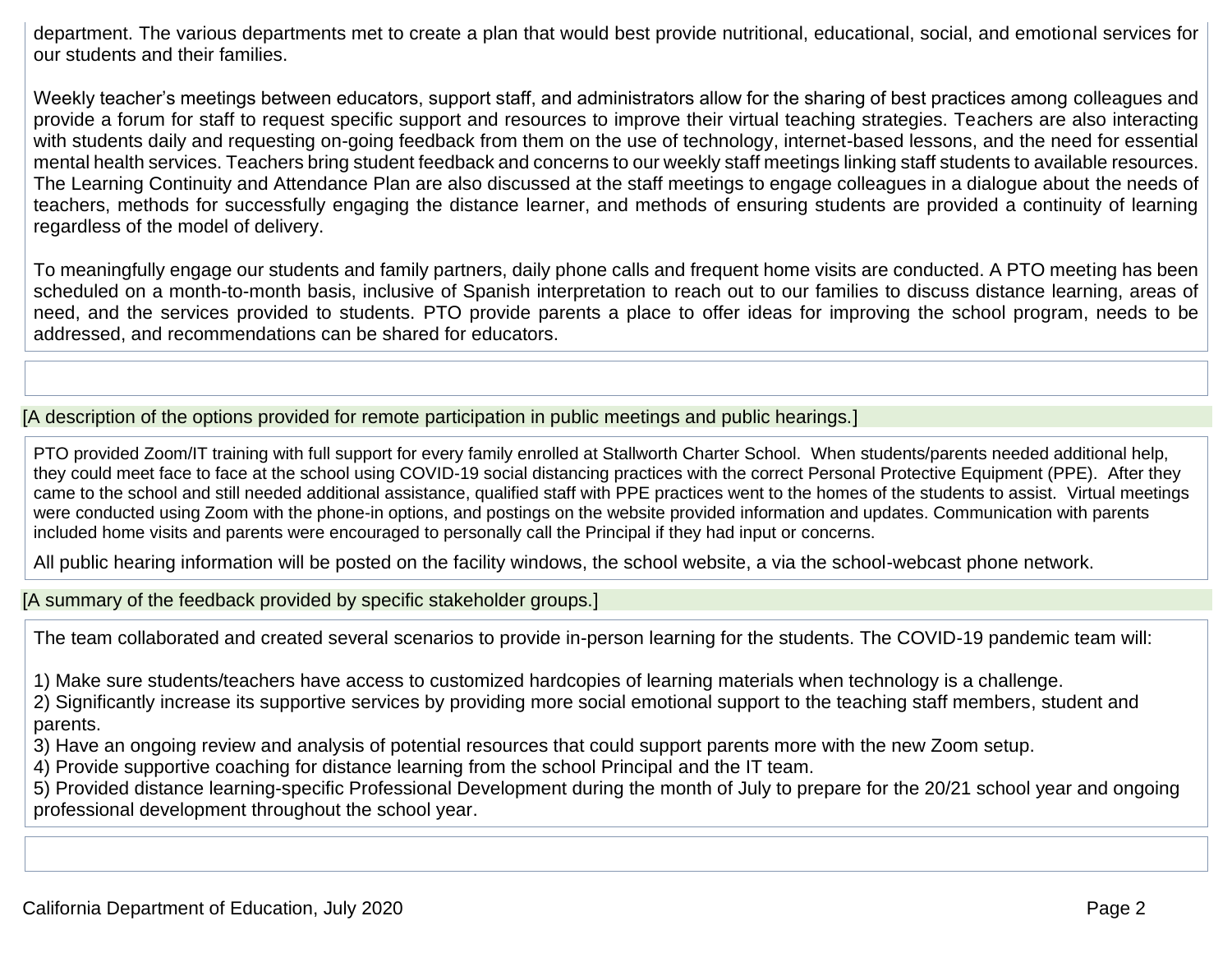#### [A description of the aspects of the Learning Continuity and Attendance Plan that were influenced by specific stakeholder input.]

Based on input from staff it was determined that offering either total in-person instruction or distance learning synchronous live instruction that mirrored the in-person schedule would take place as determined by health orders. Specifically, initially planned start for the school year, and start and end times for the school day were changed in direct response to the Covid-19 procedures.

## **Continuity of Learning**

## **In-Person Instructional Offerings**

[A description of the actions the LEA will take to offer classroom-based instruction whenever possible, particularly for students who have experienced significant learning loss due to school closures in the 2019–2020 school year or are at a greater risk of experiencing learning loss due to future school closures.]

Stallworth Charter has two potential plans for returning to classroom-based instruction and will initiate whichever version of the plan works best given the constraints of the reopening. Plan A involves teaching all students every day in ½ size class groups. To maintain smaller class sizes, students in Kindergarten through the 3rd grade will attend school in the morning (8:30 am-12:00 pm). Every teacher will teach one class in this grade band. In the afternoon, the students in grades 4th through 8th will attend school (1:00 – 4:00 pm) and every teacher will teach a class in this grade band. Students will receive synchronous instruction on campus and be required to complete asynchronous assignments in the online platforms as homework. Since this plan involves splitting family groups into different attendance hours, Plan B is the most likely to be implemented. Plan B involves splitting each class into two tracks, the Track 1 and the Track 2 for full day instructions (8:30 am – 3:00 pm). The Track 1 will attend on-campus classes on Monday and Tuesday. The Track 2 will attend on-campus classes on Thursday and Friday. Wednesday the campus will be closed for cleaning and sanitizing. The teachers will teach a combined Track 1 & 2 class synchronously and asynchronously. When students are not attending class in person on Wednesday, they have asynchronous assignments that meet the instructional minutes requirements for those days. Efforts will be made to ensure that members of the same household are placed in the same track to encourage consistent attendance.

When students return to campus, the LEA will take the following measures to ensure a safe environment:

•Stagger arrival/departure plans and lunch plans have been developed to minimize bottlenecks and blending of class groups. Lunch will be served in each classroom.

• Passing periods will be minimized. Where possible, teachers will move classrooms rather than students. Site-based safety plans will include passing period safety measures. Designated directions for traffic flow will be clearly indicated.

• Where possible, students with additional needs may be considered for additional in-person instruction. This would include students with disabilities, English Learner newcomers and long-term English Learners, homeless youth, and foster students. These students will be assigned to ELD, SPED and afterschool staff as needed.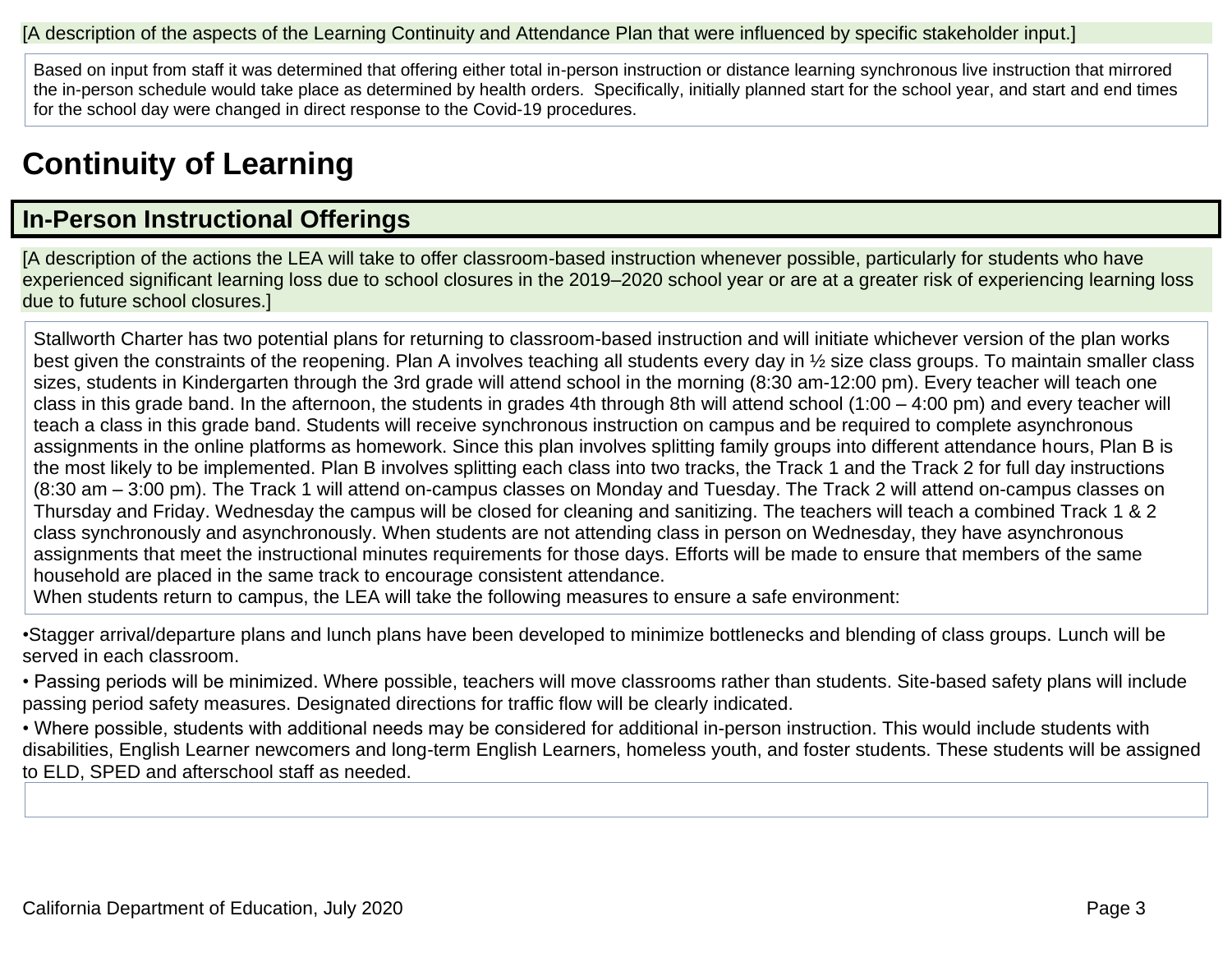### **Actions Related to In-Person Instructional Offerings [additional rows and actions may be added as necessary]**

| Description                                                                                                                                                                                                                                                                                                                                  | <b>Total Funds</b>     | Contributing |
|----------------------------------------------------------------------------------------------------------------------------------------------------------------------------------------------------------------------------------------------------------------------------------------------------------------------------------------------|------------------------|--------------|
| To offer in-person instructions administration strategized and collaborated with other stakeholders to create<br>schedules that are flexible to meet the needs of the students and families. Flow of traffic indicators, plexi-glass<br>dividers, and temperature station, and additional food service equipment for serving lunch in class. | $\$68,211.70$          |              |
| The LEA will need additional cleaning and sanitizing to ensure there is no spread of the coronavirus. Support<br>staff will need to ensure that students wash their hands frequently. PPE will be needed for each person on site,<br>additional supplies for students will be needed to ensure no sharing of supplies occurs.                | $\frac{1}{3}34,104.85$ |              |

### **Distance Learning Program**

#### **Continuity of Instruction**

[A description of how the LEA will provide continuity of instruction during the school year to ensure pupils have access to a full curriculum of substantially similar quality regardless of the method of delivery, including the LEA's plan for curriculum and instructional resources that will ensure instructional continuity for pupils if a transition between in-person instruction and distance learning is necessary.]

All students have been provided a Chromebook to complete their coursework and families that lack internet access have been provided with Wi-Fi access. Students are expected to attend three online classes per day (Math, ELA, and Science), with more targeted instruction provided in the afternoons in small groups with the instructors. Students have been trained in the navigation and usage of the Savvas platform to access their textbook curriculum, which is identical to the texts used in person for instruction. For students that cannot access the digital curriculum, physical copies of the textbook and assignments are available. Whether the LEA remains in a distance-learning environment or returns to campus, the textbook and assignment platforms remain constant.

**Home-school Communication** One of the LEA's key expectations for distance learning instruction is that the class/course expectations for the week are communicated to students and families weekly, utilizing Class Dojo, home visits, zoom sessions, and phone calls. Parents/guardians and family, homeschool communication has taken on a much more prominent role in the daily education of their students within the distance learning context.

**Priority Standards** It is important to acknowledge that ALL learning standards are important and were included in state frameworks by design. Teachers have been tasked with identifying the priority standards and focusing on depth of instruction, rather than pace. The prioritization of key content will enable teachers to effectively address learning gaps through patient and in-depth instruction, daily re-engaging students with prior knowledge and allowing ongoing learning to be concluded while also introducing new content.

**Synchronous and Asynchronous Instruction** Robust distance learning includes a combination of synchronous and asynchronous learning. Stallworth Charter School acknowledges that distance learning is challenging and does not envision students, teachers, and parents/guardians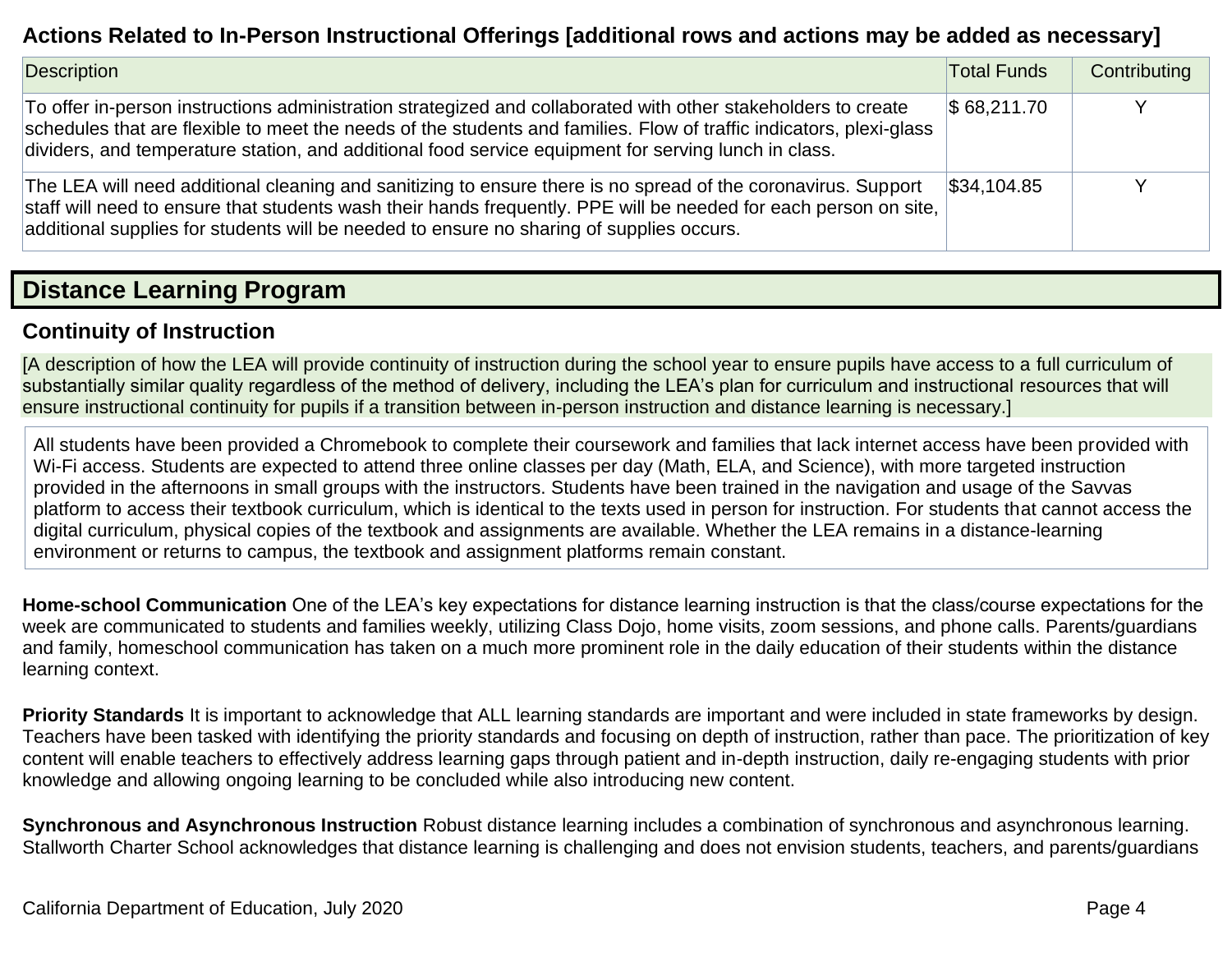sitting in front of a screen all day long. The LEA's planned distance learning model is flexible and includes breaks, with a balance between synchronous and asynchronous learning and between whole class and small group support.

Daily, live instruction and interaction is a key aspect of our distance learning program. During this time, asynchronous learning was the primary model. The Stallworth Charter community has strongly voiced their desire to see their teachers provide students the full classroom experience, including peer-to-peer interaction, as much as possible. The requirement to provide daily, live instruction has been affirmed by Senate Bill 98. During distance learning, Stallworth Charter School will be offering consistent, daily, live instruction for every student.

In addition to direct, live instruction every day for every student, a key expectation of the district's plan is teacher availability to students outside of that time. Access and availability are acknowledged as a key element enabling students to fully access the curriculum regardless of the mode of instruction. Whether at a distance or in-person, students - and family members - need consistent and reliable access to teacher support. This includes maintaining open communication channels and identified times at which support can be obtained. All instructional and IT staff are currently working on-campus and the campus is open to parents and students for assessment and IT assistance, with social distancing and mask requirements. Teachers also have online office hours posted in Class Dojo and communicated to students and parents regularly.

**Instructional Minutes** Students in Kindergarten will receive a minimum of 180 minutes of instruction daily. Students in grades 1st through 3rd will receive a minimum of 230 minutes of instruction daily. Students in grades 4th through 8th will receive a minimum of 240 minutes of instruction and student support per day. These instructional minutes shall include both scheduled synchronous and asynchronous instruction. These instructional minutes shall not include teacher planning, office hours, required professional development, or other faculty, department, and grade-level meetings.

**Maintain Campus Culture** Students at Stallworth Charter have grown accustomed to the various amenities provided by the LEA and whenever possible, these services have been continued in the distance learning model. PE classes are hosted daily in grade bands to provide for levels of physical education. Counselling and intervention services have shifted to the online environment, with the option for on campus services if needed. ELD services have been expanded to accommodate the lack of technological savvy in the community by making home visits to demonstrate how to access and utilize the platforms and programs used in the classroom. The Eagle Bucks Store that served as the basis of the schoolwide PBIS system has also been adapted to a distance model. Students that have earned Eagle Bucks (and the associated incentives) are reported to the PBIS coordinator weekly, who prepares the awards for pickup by parents.

Given COVID-19 shelter in place mandate students are not able to participate in SCS tier 1 school-wide reinforcement program in which they receive EAGLE bucks for positive behavior. We have explored the need for continued reinforcement during the distant learning status and until all students return to school the LEA will make the following changes:

- 1. While in DL mode the only target behavior that can be consistently reinforced in work completion, on work completed by students on multiple interactive assignments (Savvas Realize, Smarty Antz, Wowzers, Achieve3000 and ASSISTments).
- 2. Students are expected to complete daily academic assignments. Given that each student has 3 academic classes a day he/she can earn 1 point for completing a daily assignment in each class. (3 work completion points for core am classes, and 2 points for pm break out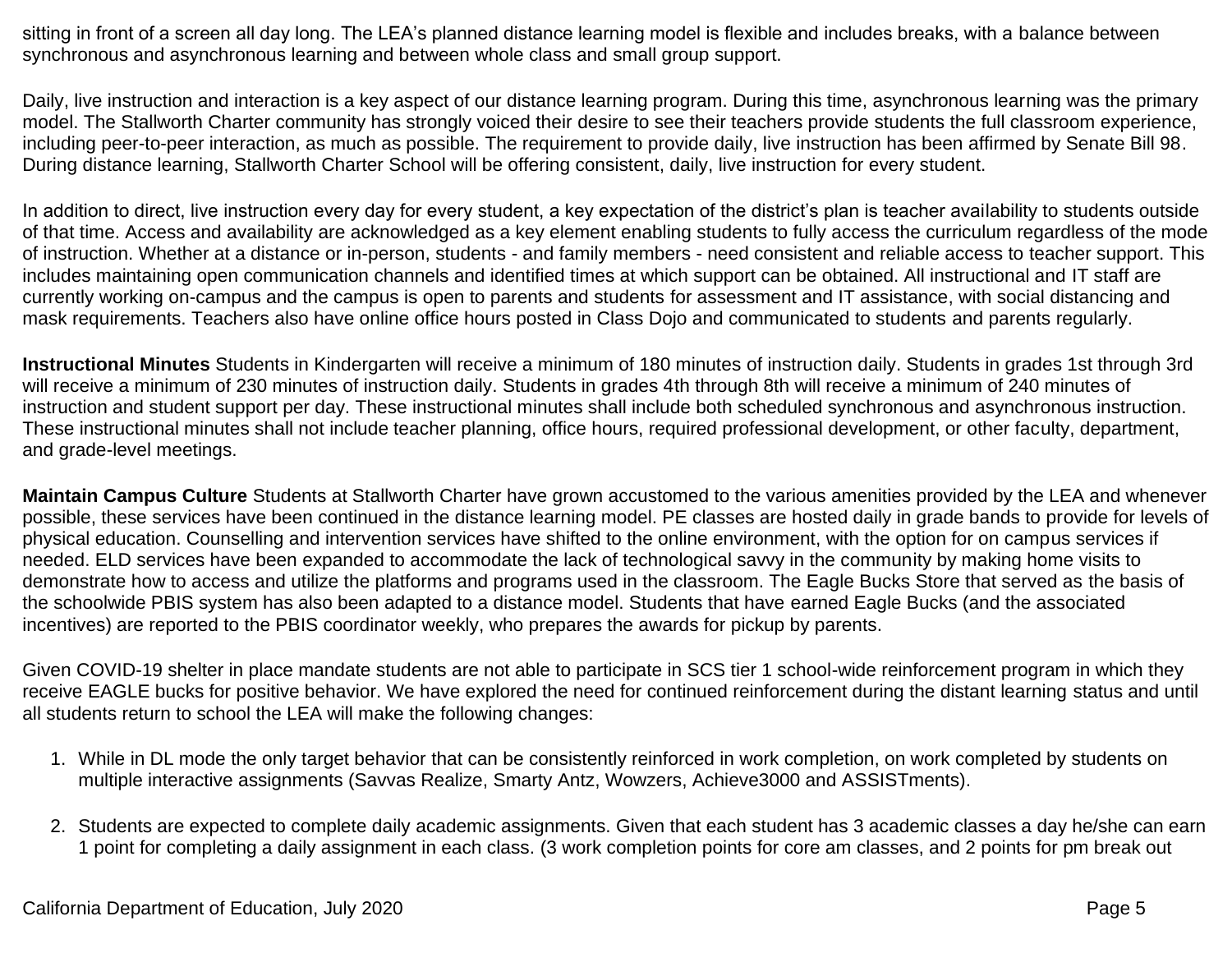sessions inclusive of the after-school program homework. This will total 5 completion points per day or 25 point per week). Points need to be calculated into percentage of possible points earned for work completion.

- 3. Each General education teacher needs to monitor work completion points for each student and send electronically before school ends on Friday of each week. The report of the percentage of positive points for work of completion that week needs to be sent to PBIS tier 1 coordinator.
- 4. On Monday based on the information given by teachers the PBIS Tier 1 Coordinator will prepare for each class the work completion reinforcement bags. Each bag will be tagged with a color to indicate the percentage of earned points by the student.
- 5. PBIS Tier 1 Coordinator will be station at the food distribution table to distribute the Work Completion Bags.

### **Access to Devices and Connectivity**

[A description of how the LEA will ensure access to devices and connectivity for all pupils to support distance learning.]

The LEA purchased Chromebooks for every student attending Stallworth Charter School, creating a 1:1 environment for the first time. An Information Technology department has been established to aid parents and students with technology or connectivity issues they may run into with the Chromebooks. Students without internet access at home have been provided with Wi-fi access paid for by the school. Staff has made home visits and met parents on campus to attend to the needs of their students with regards to accessing their classes and assignments. The Information Technology department is accessible via phone, online, or on campus to update computers, run troubleshooting, or demonstrate how to access the various platforms and programs used to access the curriculum.

### **Pupil Participation and Progress**

[A description of how the LEA will assess pupil progress through live contacts and synchronous instructional minutes, and a description of how the LEA will measure participation and time value of pupil work.]

Stallworth Charter School will assess student progress through the implementation of common benchmark assessments and through the use of consistent formative assessment during instruction. Teachers will issue the quarterly MAP assessments, the CAASPP Interim assessments to close units, and running records for fluency and oral reading. Consistent and effective formative assessment practices during synchronous instructional minutes and live contacts will enable staff to best use these times to meet collective and individual student needs. The use of these practices during daily instruction provides teachers real- time assessments of students' understanding of a specific concept or skill. This information in turn allows a teacher to determine whether additional practice or reteaching is needed before moving forward with the lesson and/or unit. It also allows for identification of specific student needs and supports differentiation of instruction.

Pupil participation will be determined based on multiple measures of a student's attendance and engagement in learning. Measures will include participation in live synchronous instruction, submission of assignments to the teacher, and other forms of contact/communication with the teacher to be determined by the site and teacher. For Distance Learning instruction, teachers will keep a weekly record documenting each student's synchronous or asynchronous engagement for each school day. This will include verification of participation as well as a record of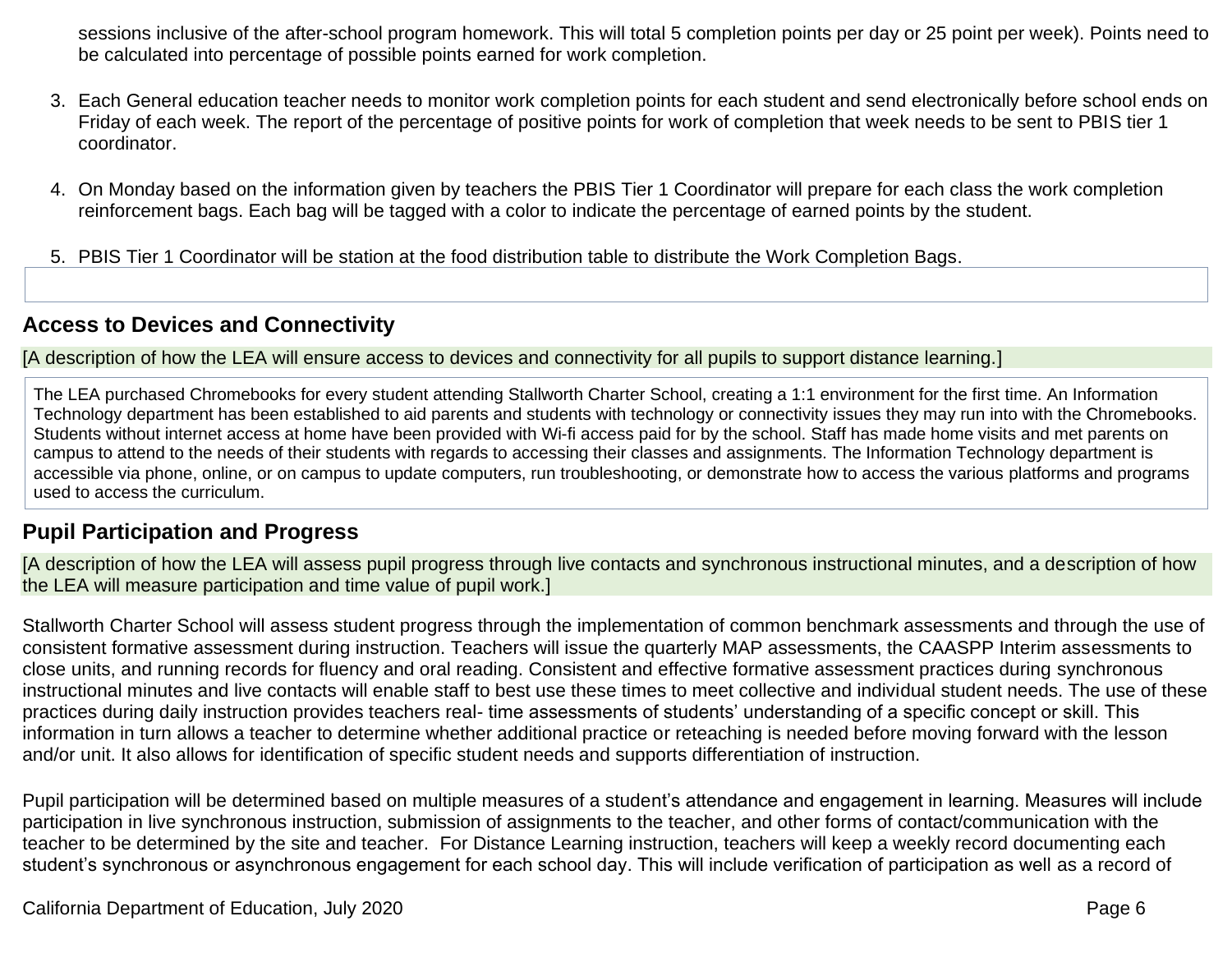student assignments and progress. With portions of synchronous instruction being used to provide targeted small group and individual instruction, the total weekly amount of instruction received within the synchronous context will vary by student, though all students will be provided the minimum threshold of minutes through a combination of synchronous and asynchronous instruction.

### **Distance Learning Professional Development**

[A description of the professional development and resources that will be provided to staff to support the distance learning program, including technological support.]

Staff at Stallworth Charter School were provided professional development in specific technology features (Zoom management, online instructional practices, and etiquette in online classes) and site-specific subjects like developing intervention models for our lowest achievers, interpreting test scores, and creating positive online experiences in a PBIS model. During the initial closure, staff was directed to the online professional development opportunities available from Savvas, Flocabulary, Wowzer's, Achieve3000, and Class Dojo to implement the distance model properly. Staff were trained on social emotional well-being, COVID-19 health and safety policies, behavioral training, and equity vs equality training.

### **Staff Roles and Responsibilities**

[A description of the new roles and responsibilities of affected staff as a result of COVID-19.]

COVID-19 and the resulting transition to a distance learning model have significantly impacted the roles and responsibilities of staff across the campus. In some cases, new roles and responsibilities are still being defined (or refined) and will continue to evolve as the district prepares to reopen the site for in-person instruction. Following are some of the key changes to roles and responsibilities of staff, organized by area.

- **Attendance and Engagement** Within distance learning and blended models, teachers will be responsible for monitoring attendance and engagement using multiple measures. While in-person, a student's attendance is determined solely by their presence or absence during the assigned date/class. In distance learning, teachers will monitor student submission of assignments, attendance at live, synchronous instruction, and other forms of contact determined at the site. They will also be responsible for maintaining a weekly record documenting a student's synchronous and/or asynchronous engagement each day. Attendance staff will be continuing all of their core functions, though specific roles within these functions are adapted to student information system (SIS). They will follow-up with teachers who are not documenting attendance/engagement, support any new attendance coding/entry specific to distance learning, and engage in outreach/intervention to connect students and families with resources. A key new responsibility of attendance staff will be contacting families regarding absences.
- **Special Education** All staff supporting students with disabilities will continue performing their broad responsibilities, with modifications to reflect the distance context.
- **Instructional Aides:** Instructional Aides will be more systematically used to support individual students than they were in the spring. Aides that are assigned to classrooms and aides that are assigned to individual students will assist students during distance learning and help the teacher manage instruction. In accordance with the student's IEP, instructional aides will provide support in virtual breakout rooms and, as appropriate, during targeted synchronous instruction.
- **Operations/Custodial Staff:** Maintain a stock of personal protective equipment to ensure readiness order additional supplies as needed. Routine disinfecting of all high-touch areas on a daily basis.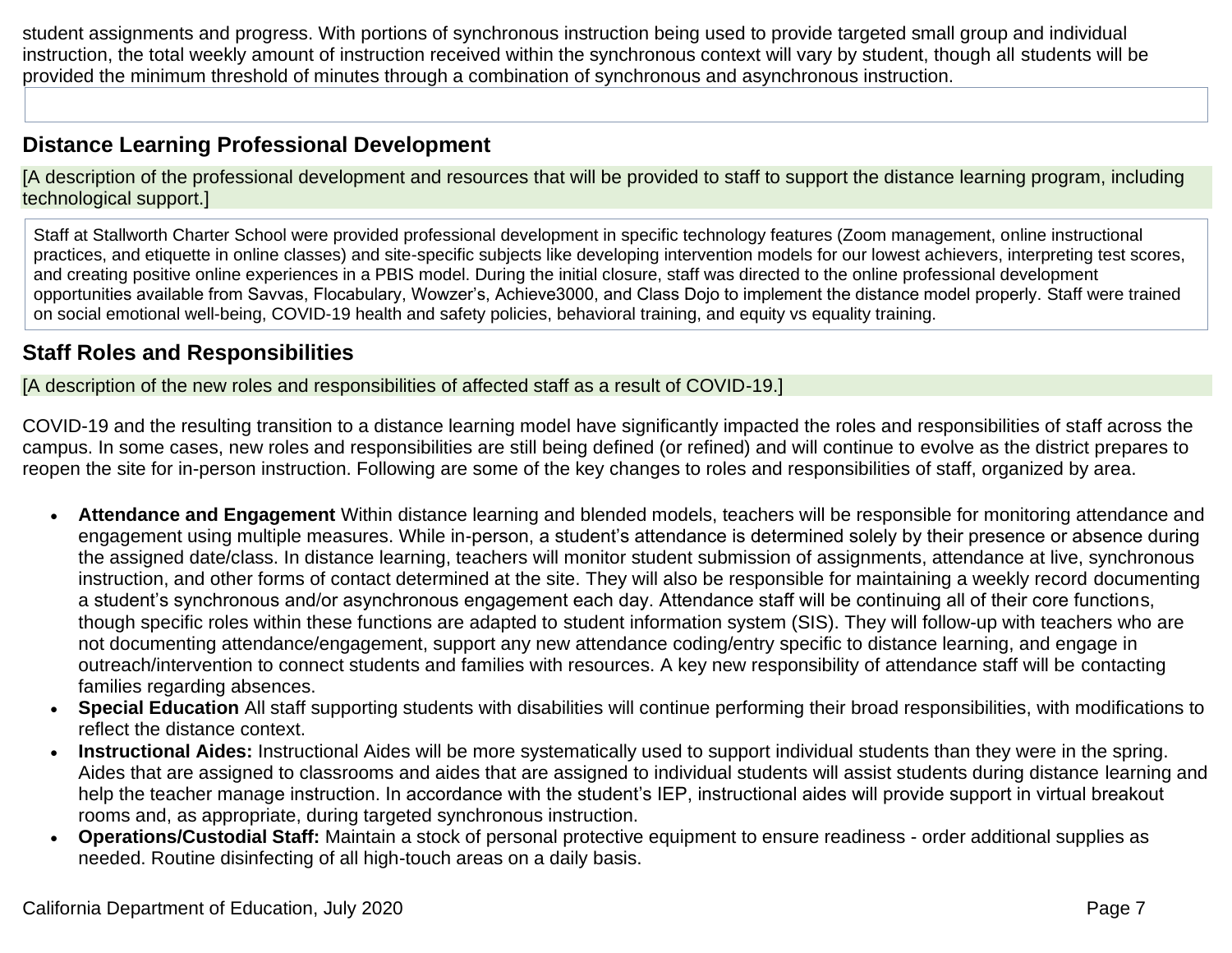- **Food Service Staff:** Manage food distribution on Monday, Wednesday, and Friday mornings. Prepare packages of food for parent pick up and food delivery for homeless and families without transportation.
- **Instructional Consultant**: Teachers will be trained to implement best practices for student success. Consultant will analyze data, then guide and support teachers to utilize effective teaching strategies. Informative and formative assessment data will be examined and reviewed at grade level meetings. Consultant will provide various teaching methodologies to improve virtual learning and ensure that all students are on a learning path to succeed.
- **Teachers:** Reinforce and follow all required health precautions with students including physical distancing, maximum occupancy, regular handwashing, individual supplies, and disinfecting procedures. Send any visibly sick students or students reporting that they do not feel well to the office.
- **Support Staff:** Provide tele-supports rather than in-person when feasible. Encourage activities and strategies that promote positive coping during times of stress for adults and children

#### **Supports for Pupils with Unique Needs**

[A description of the additional supports the LEA will provide during distance learning to assist pupils with unique needs, including English learners, pupils with exceptional needs served across the full continuum of placements, pupils in foster care, and pupils who are experiencing homelessness.]

**English Learners** English Learners will receive both integrated and designated English Language Development (ELD) instruction during distance and in-person learning. For Designated ELD, English Learners will receive regular instruction targeted at their proficiency level and based on the California ELD standards. For Integrated ELD, English Learners will receive regular instruction during core coursework. These short, more frequent lessons are provided to support English Learners with the language of the core lesson.

**Students with Disabilities** To fully include students with disabilities and ensure that the needs of all students are addressed in all instructional models, the following will occur: Per new legislation district IEPs will, moving forward, address both a proposed IEP program in the event of full in-person learning and a plan outlining the student's program in the event of future physical school closure in excess of ten (10) school days. Most, if not all, IEP goals can be addressed in distance learning. However, the determination of whether or not a goal can be appropriately addressed in a distance learning model is the decision of the IEP team. Goals and objectives in a student's IEP are based on the individual needs of the student, not the model of the instruction to be provided.

**Homeless Youth** Distance Learning supports specific to Homeless Youth will include:

• Coordination & communication with shelters and homeless agencies to engage students and expand awareness of services available on campus.

• Contact with parents/students to assess needs including access to devices and connectivity. Provide technology, as needed.

• Communication with schools/teachers & parents/students to locate 'missing' students or students who are not engaged in distance learning, and identification of special needs or services

• Coordination with parents/students & schools as necessary for optional delivery of assignment materials and school supplies.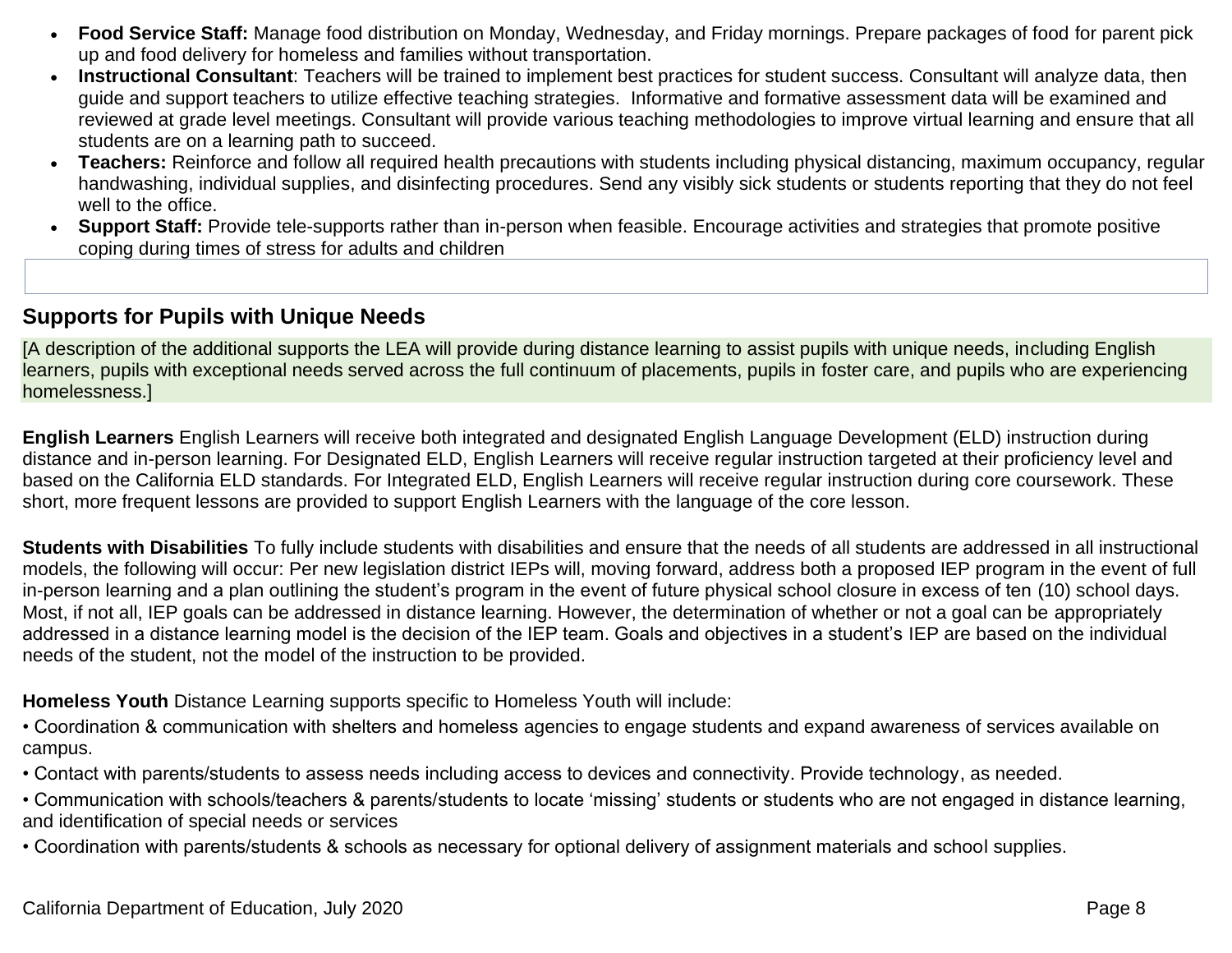• Provision of community resource information for parents/students, such as shelter, housing, food, clothing, health, COVID resources, etc. ٠Referral of parents/students to appropriate community agencies and/or district departments/services when educational, health, or welfare needs are identified.

### **Actions Related to the Distance Learning Program [additional rows and actions may be added as necessary]**

| <b>Description</b>                                                                                                                                                                                                                              | <b>Total Funds</b> | Contributing |
|-------------------------------------------------------------------------------------------------------------------------------------------------------------------------------------------------------------------------------------------------|--------------------|--------------|
| The LEA provided Chromebooks for each student for distance learning; The LEA provided wi-fi or hotspot for<br>each family that needed it. The LEA provided headphones for families with multiple students and limited<br>working space          | $\$\,26,000.00$    | [Y]          |
| The LEA provided additional classroom supplies for each student, such as notebooks, pencil, crayons, math<br>manipulatives and science materials. The LEA mailed additional curriculum packets for students unable to<br>submit work digitally. | $\$\,15,000.00]$   | [Y]          |

## **Pupil Learning Loss**

[A description of how the LEA will address pupil learning loss that results from COVID-19 during the 2019–2020 and 2020–21 school years, including how the LEA will assess pupils to measure learning status, particularly in the areas of English language arts, English language development, and mathematics.]

Stallworth Charter School will measure learning status through the regular administration of benchmark assessments over the course of the 2020-21 school year. The benchmarks will be used as one key means of assessing learning loss, along with the daily formative assessment conducted by teachers during live instruction and asynchronous activities. Over the course of the year, regular benchmark assessments in ELA, Science, and Math will allow teachers and schools to continue monitoring student learning status, including the rate at which students are making up for any learning loss. Teachers are being provided a full month of time in which to administer the initial benchmark assessment to allow for effective establishment of a safe learning environment and re-engagement of students in school. It is important to reiterate that assessment of students' learning status will begin the first day of school and continue each day. The formative data being gathered by teachers throughout instruction is a critical component to understanding what learning loss has occurred and each student's individual learning needs.

#### **Pupil Learning Loss Strategies**

[A description of the actions and strategies the LEA will use to address learning loss and accelerate learning progress for pupils, as needed, including how these strategies differ for pupils who are English learners; low-income; foster youth; pupils with exceptional needs; and pupils experiencing homelessness.]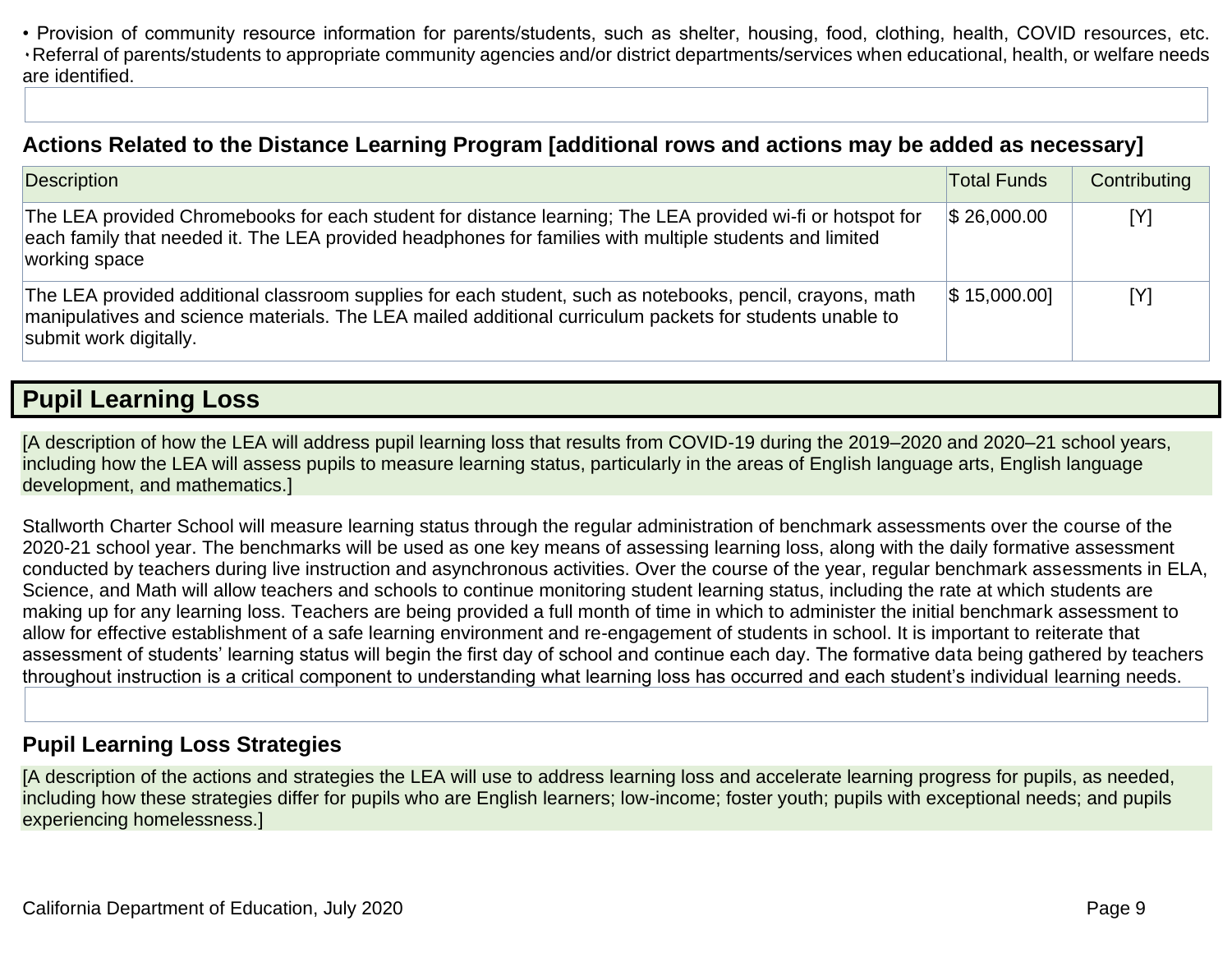The primary means of addressing learning loss and accelerating learning for pupils will be the tiered instruction delivered through synchronous instructional time. The strategies at each Tier of Instruction are:

- Tier 1: All students will receive standards-aligned instruction focused on priority standard clusters. This will allow for depth of instructional focus on the key skills and concepts that are most critical for the respective grade level/content area.
- Tier 2: Supports will be provided primarily through synchronous, small-group and one-on-one instruction that is targeted to identified student needs. Teachers will engage in ongoing assessment of learning loss and each student's learning needs. This will enable them to schedule small group or individual sessions to provide additional support.
- Tier 3: Students who require support that is even more intensive will be provided 1 on 1 instruction through individual sessions. Both the small group and individual sessions will take a 'just in time' rather than 'just in case' approach. This will focus the efforts of small group and individual sessions on the key prerequisite skills that students need to successfully master the content rather than broad reviews.

In addition to instructional strategies, support staff in ELD, SPED, and attendance departments will make home visits and provide internet connectivity resources or physical copies of expected coursework.

### **Effectiveness of Implemented Pupil Learning Loss Strategies**

[A description of how the effectiveness of the services or supports provided to address learning loss will be measured.]

The effectiveness of the services and supports provided to address learning loss will be measured by the ongoing assessments of student progress. This will include the interim/benchmark assessments for Math, Science, and ELA administered at 3-4 points over the course of the 2020-21 school year. Based upon the results of assessments for students (individual and overall), teachers and school sites will be able to assess the impact of the small group and individual supports being provided. Where practices demonstrate evidence of success, they can be replicated and scaled to positively impact a broader range of students. Where evidence of success is lacking, staff can engage in continuous improvement efforts to adjust their approach toward addressing learning loss.

### **Actions to Address Pupil Learning Loss [additional rows and actions may be added as necessary]**

| Description                                                                                                                                                                                                                                                                                                                                                                                                                                    | <b>Total Funds</b> | Contributing |
|------------------------------------------------------------------------------------------------------------------------------------------------------------------------------------------------------------------------------------------------------------------------------------------------------------------------------------------------------------------------------------------------------------------------------------------------|--------------------|--------------|
| Teachers will be trained to implement best practices for student success. Consultant will analyze data, then<br>guide and support teachers to utilize effective teaching strategies. Informative and formative assessment data<br>will be examined and reviewed at grade level meetings. Consultant will provide various teaching methodologies<br>to improve virtual learning and ensure that all students are on a learning path to succeed. | $\$ 50,000$        | [Y]          |
| In-person assessments to ensure the integrity of the accurate testing results. Additional cleaning materials, and \$8,500.00<br>plexi-glass dividers utilize to assess the students on-site.                                                                                                                                                                                                                                                   |                    | [Y]          |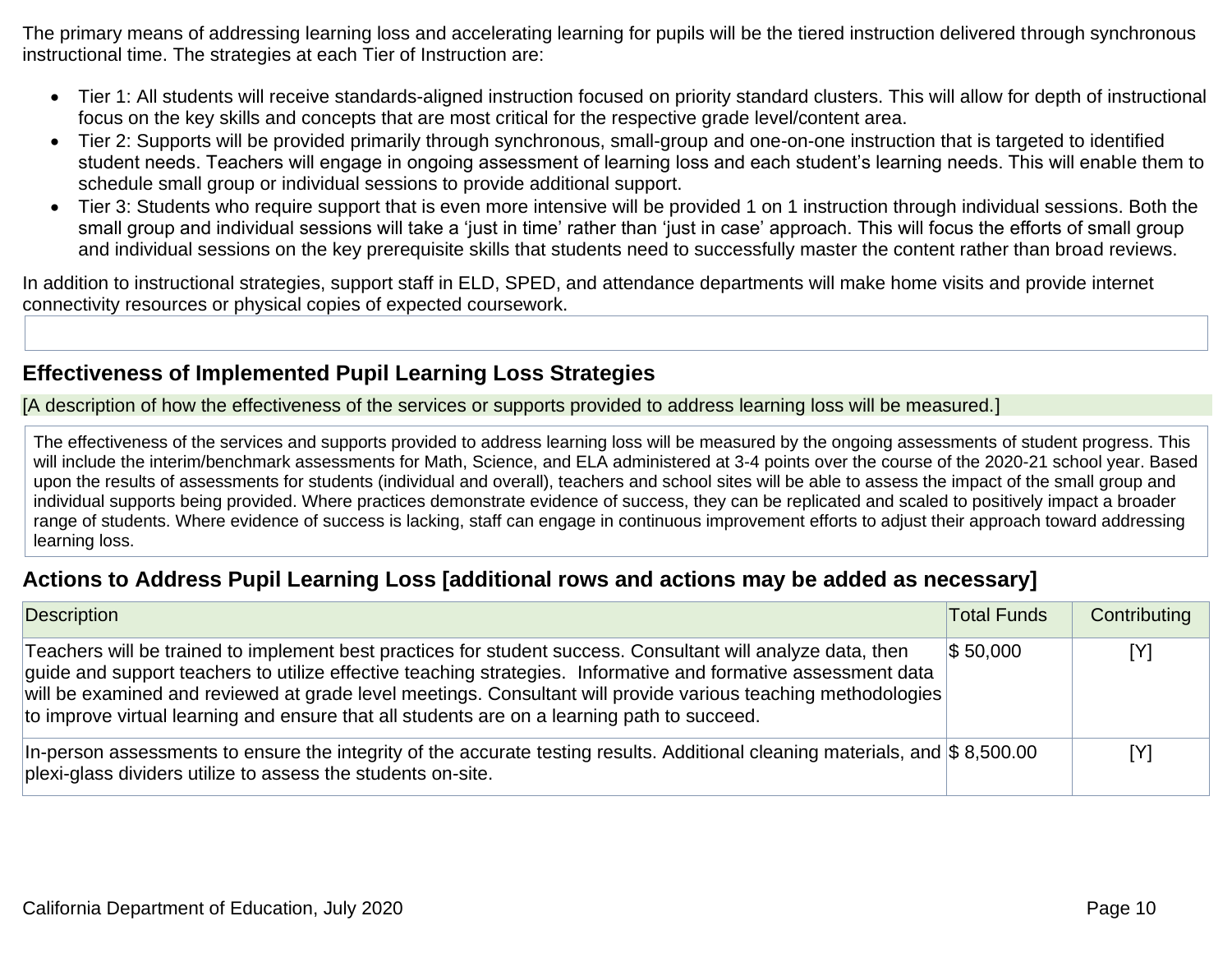## **Mental Health and Social and Emotional Well-Being**

[A description of how the LEA will monitor and support mental health and social and emotional well-being of pupils and staff during the school year, including the professional development and resources that will be provided to pupils and staff to address trauma and other impacts of COVID-19 on the school community.]

At Stallworth Charter, Student's Educationally Related Mental Health Services (ERMHS) are met through the three tier Positive Behavior Intervention Support (PBIS) model.

- 1. PBIS Tier 1: General Education (GE) teachers do daily Wellness Checks, and, when concern arises, they make a Wellness Check referral to the Tier 2 Student Success Team (SST) Coordinator. Tier 1 Coordinator facilitates GE teacher referrals to SST Coordinator. Copies of SST referrals are sent to, psychologist, Clinical Director, who reviews the referral status in weekly supervision.
- 2. PBIS Tier 2: Upon receipt of a Wellness Check referral, SST Coordinator contacts the parent via (phone or Zoom) and discusses the referral. The SST coordinator obtains parental consent to continue with Wellness Checks and observes the student through Zoom during class. There is on-going consultation with the referring teacher. If a student fails to respond to the contact, his/her Homeroom Teacher is notified. If significant intervention is needed, the SST Coordinator will arrange an SST meeting. Progress is reviewed weekly in supervision sessions with the Clinical Director. The SST Coordinator provides, on an as needed basis, relevant resource materials (CD, written articles that address stress management and COVID-19 related resources).
- 3. PBIS Tier 3: Students with Special Education (SPED) support, who have Designated Instructional Services (DIS) in counseling on their IEP are supported by the School Mental Health Therapist. All parents have given consent for teletherapy, and when needed, are involved in the teletherapy session. Progress is monitored through weekly supervision with through weekly supervision with the Clinical Director. When student's fail to respond to a teletherapy call, the SPED Coordinator is notified.

Professional Development: Upon request, ERMHS team provides staff and Administrative support on issues related to trauma and other impacts of COVID-19. On a case-by-case basis, there is on-going collaborative dialogue regarding mental-health concerns between GE teachers, Administrations and ERMHS staff.

## **Pupil and Family Engagement and Outreach**

[A description of pupil engagement and outreach, including the procedures for tiered reengagement strategies for pupils who are absent from distance learning and how the LEA will provide outreach to pupils and their parents or guardians, including in languages other than English, when pupils are not meeting compulsory education requirements, or if the LEA determines the pupil is not engaging in instruction and is at risk of learning loss.]

The district's Attendance and Engagement Plan takes into consideration all of the recommendations and guidance from federal, state and county Public Health and Education Offices as well as the requirements outlined in Senate Bill 98. The COVID-19 pandemic has presented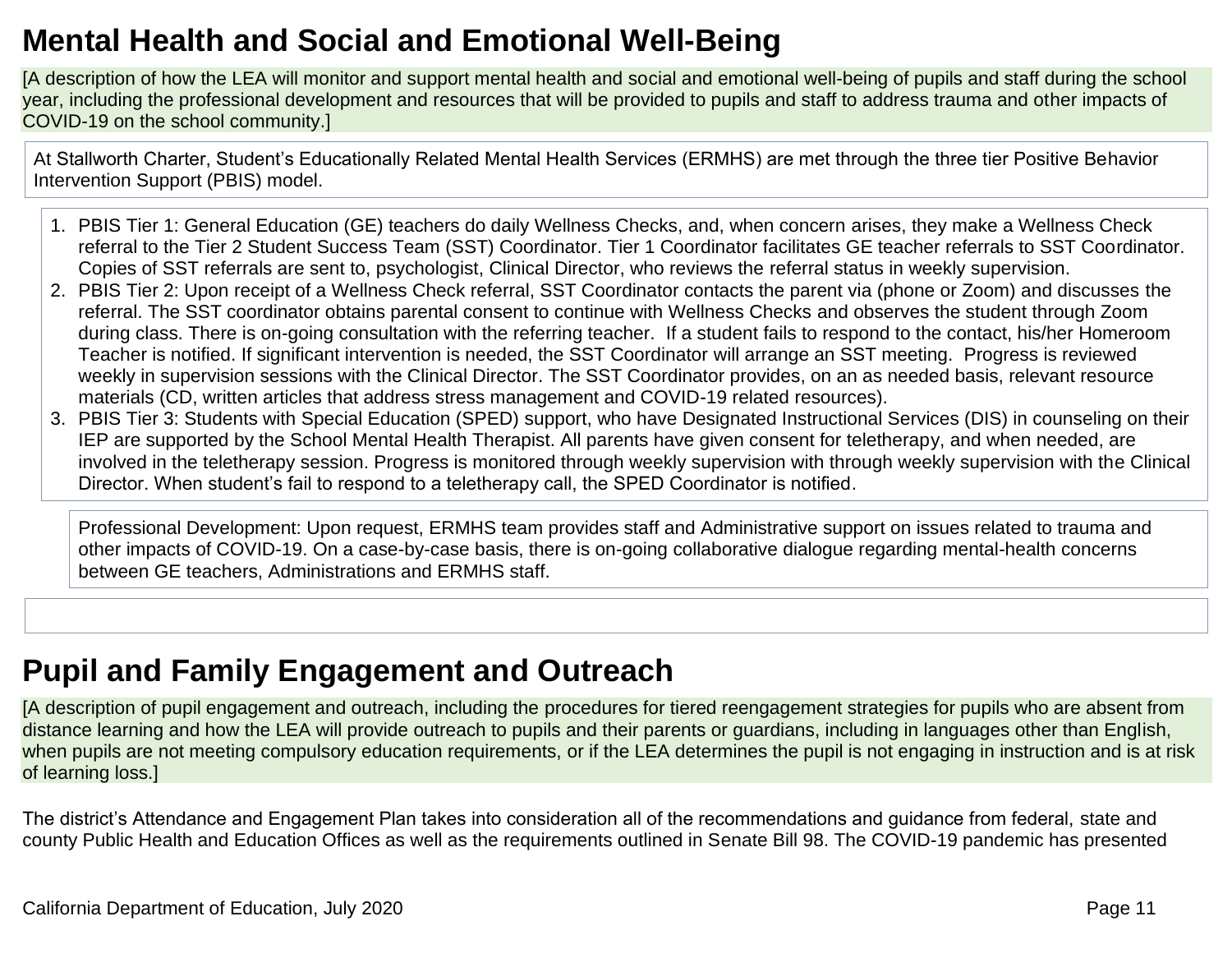numerous challenges to the effective monitoring of attendance and engagement. The core expectations for each stakeholder group for attendance/engagement are:

• **Students and families:** Attend/engage daily with their teacher and report absences for ANY school day to the school (via telephone, Class Dojo, or email). Incentivize the parents/guardians that are diligently have their children attending DL classrooms daily and encourage their children to be engaged.

• **Teachers:** Document attendance/engagement for each scheduled class period, regardless of the instructional model.

• **Attendance Staff:** Monitor attendance/engagement, work with teachers and families, communicate expected absences to all staff affected, and provide tiered interventions when necessary. Mail truancy letters and schedule home visits and maintain records in SIS.

• **Administrators:** Ensure that attendance/engagement is being documented as required, work with teachers and families, and provide tiered interventions when necessary. Monitor the device and security of appropriate site usage of Chromebooks.

Students that are disconnected or unengaged from school are less likely to show up on the first day and are more likely to be absent or unengaged in the fall. Students who experience trauma are significantly more likely to be chronically absent from school. The pandemic has been the cause of additional trauma. Students who do not feel a sense of belonging and connectedness are more likely to be absent or unengaged. School closures have contributed to social isolation, which in turn has increased lack of connectedness and belonging. Staff's outreach efforts are continuing through the fall (and will persist) with the goal to reestablish and maintain the vital connection to each and every student, every day. Once students are identified as truant or disconnected, every effort will be made to reestablish that connection. Staff will make home visits to establish communication and determine the specifics of their situation (whether it be internet connectivity, trouble with devices, mental health, social emotional, and economic issues).

## **School Nutrition**

[A description of how the LEA will provide nutritionally adequate meals for all pupils, including those students who are eligible for free or reduced-price meals, when pupils are participating in both in-person instruction and distance learning, as applicable.]

While distance learning the LEA will continue to provide nutritionally adequate meals for breakfast, lunch and snack for all Stallworth Charter students via the grab-and-go method of distribution. Student meals are prepackaged and delivered to the site from the vendor twice a week. Meals are then bagged and distributed to students via pick-up or drop-off, for those without transportation, three times a week. Parents were informed of pick up days and time via letter, zoom meeting and/or phone call. Parents receive written instructions for proper storage and heating with the meals.

The in-person method for meals will be as follows: Breakfast; upon arrival to school students will be escorted to the cafeteria to pick up breakfast, and then taken to class to eat at their own desk to help keep down the spread of germs. Lunch; TK-8th grade students will have their lunches brought to the classroom via cafeteria staff.

Snack; snacks will be delivered to all grades to the classrooms via afterschool program staff. There will be no meal sharing and all waste will be properly disposed of immediately after every meal.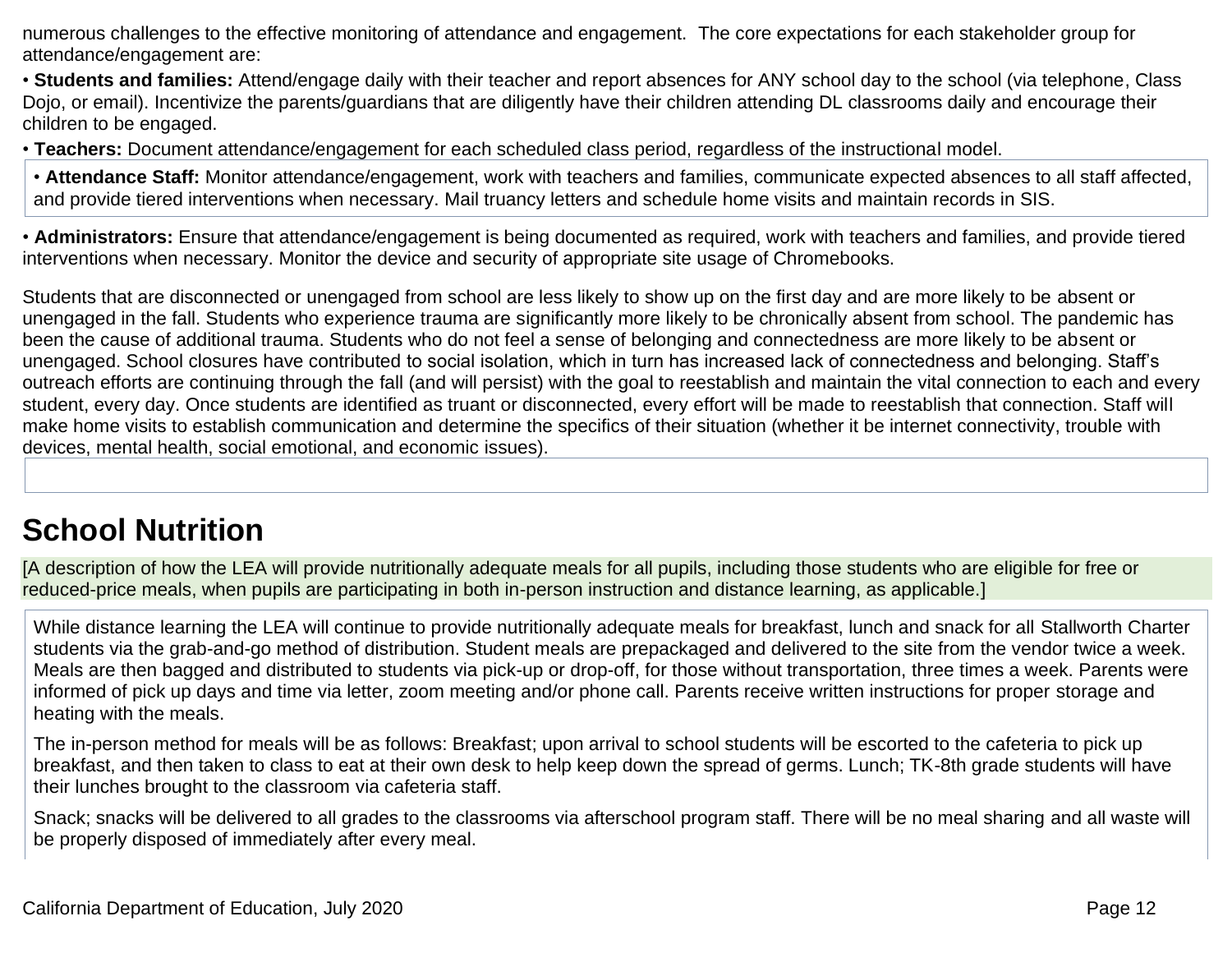## **Additional Actions to Implement the Learning Continuity Plan [additional rows and actions may be added as necessary]**

| Section                                              | <b>Description</b>                                                                                                       | <b>Total Funds</b> | Contributing |
|------------------------------------------------------|--------------------------------------------------------------------------------------------------------------------------|--------------------|--------------|
| School Nutritional                                   | Additional food expenses and the cost of transporting food to<br>homeless and low-income students without transportation | \$45,000.00        | [Y]          |
| Mental Health and Social and Emotional<br>Well-being | The additional incentivization,                                                                                          | \$4.500.00         | [Y]          |
| <b>English Learners</b>                              | Reading materials to read at home for English Learners                                                                   | \$10,000.00        | [Y]          |

## **Increased or Improved Services for Foster Youth, English Learners, and Low-Income Students**

| Percentage to Increase or Improve Services | Increased Apportionment Based on the Enrollment of Foster Youth, English Learners, and Low-<br>Income students |
|--------------------------------------------|----------------------------------------------------------------------------------------------------------------|
| [Insert percentage here]%                  | [Insert dollar amount here]                                                                                    |

### **Required Descriptions**

[For the actions being provided to an entire school, or across the entire school district or county office of education (COE), an explanation of (1) how the needs of foster youth, English learners, and low-income students were considered first, and (2) how these actions are effective in meeting the needs of these students.]

There are several actions that are both (a) being implemented schoolwide and (b) increasing or improving services for unduplicated students. These actions include:

**Devices and Connectivity** The provision of devices and connectivity access is being applied across the entire campus, but is primarily intended to provide access for low-income, homeless, foster, English learner students who may not have full access at home. The LEA purchased and distributed computers to every student enrolled at Stallworth Charter School and will continue to distribute devices to incoming Kindergarten students and new students in grades 1-8. Targeted outreach is occurring through our ELD and SPED departments to make contact with 'unreachable students' and determine technology needs. On a case-by-case basis, Wi-Fi hotspots are being provided.